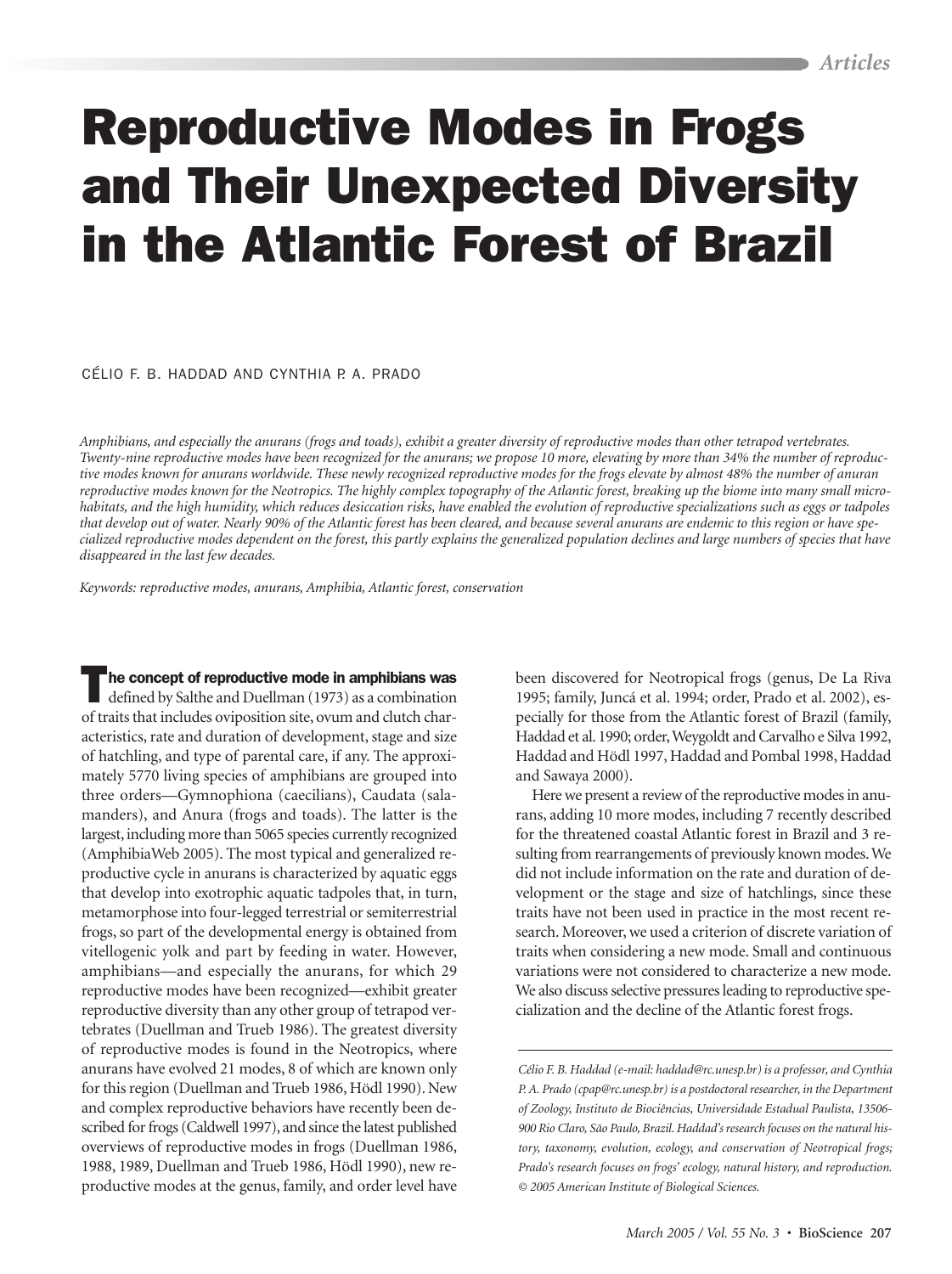# **Reproductive modes of the Atlantic forest frogs**

Beyond the 29 reproductive modes previously accepted for anurans (Duellman and Trueb 1986), 7 additional modes can be recognized in the Atlantic forest (box 1, figure 1). These modes include an ample array of adaptations (mode numbers refer to box 1):

- Eggs deposited in constructed subaquatic chambers, a mode previously known only for fishes (mode 3; leptodactylid frogs in the genera Crossodactylus and Hylodes; Weygoldt and Carvalho e Silva 1992, Haddad and Giaretta 1999).
- Eggs deposited in water accumulated in subterranean constructed nests, an uncommon mode for a typically arboreal group (mode 5, known for Aplastodiscus perviridis, Hyla albofrenata, and Hyla albosignata complexes of hylids; Haddad et al. 2005).
- · Eggs deposited in floating bubble nests, a mode previously known only for anabantoid fishes (mode 10,



Figure 1. Schematic representation of the seven additional reproductive modes described for the Atlantic forest (modes 3, 5, 10, 13, 14, 19, and 28 in box 1): eggs and early larval stages in constructed subaquatic chambers, with exotrophic tadpoles in streams (mode 3); eggs and early larval stages in subterranean constructed nests, with exotrophic tadpoles in ponds or streams after flooding (mode 5); bubble nest floating on a pond, with exotrophic tadpoles in ponds (mode 10); foam nest floating on water accumulated in constructed basins, with exotrophic tadpoles in ponds (mode 13); foam nest floating on water accumulated on the axils of terrestrial bromeliads, with exotrophic tadpoles in ponds (mode 14); eggs on humid rocks, in rock crevices, or on tree roots above water, with exotrophic semiterrestrial tadpoles living on rock and rock crevices in a water film or in the water-land interface (mode 19); foam nest on the humid forest floor, with exotrophic tadpoles in ponds after flooding (mode  $28$ ).

known for the microhylid frog Chiasmocleis leucosticta; Haddad and Hödl 1997).

- Foam nest floating on water accumulated in constructed basins, an intermediate step between the more aquatic and the more terrestrial foam nests associated with floor (mode 13, known for the leptodactylid frogs Leptodactylus labyrinthicus and Leptodactylus podicipinus; Prado et al. 2002, Rodrigues Silva et al. 2005).
- Foam nest floating on water accumulated on the axils of terrestrial bromeliads, an intermediate step between the more aquatic and the more arboreal modes associated with foam nests (mode 14, known for some leptodactylid species in the Physalaemus signifer group; figure 2a; Haddad and Pombal 1998).
- Terrestrial eggs and semiterrestrial tadpoles that develop on a film of water running on rock face or in the water-land interface, frequently with paternal guarding of egg clutches and with extreme adaptations in tadpoles that include suctorial structures and reduced fins

(mode 19, known for several species in the leptodactylid genera Cycloramphus and Thoropa; figure 2b, 2c, 2d; Lutz 1948, Wassersug and Heyer 1983).

• Foam nest on the humid forest floor, a mode that represents the last step toward terrestrial modes in the genus Physalaemus (mode 28, known for several leptodactylid species in the Physalaemus signifer group; Haddad and Pombal 1998).

By including these seven additional modes, and after some rearrangements in the outline of reproductive modes as proposed by Duellman and Trueb (1986), 39 reproductive modes can now be recognized for anurans around the world (box 1). These additional modes and rearrangements elevate by almost 48% the number known for the Neotropics, and by more than 34% the number known for the world.

Besides these seven reproductive modes at the order level, new reproductive modes at the family and subfamily level have been described for Atlantic forest frogs. In the nearly cosmopolitan family Hylidae, with more than 870 species, only the Atlantic forest tree frog Scinax rizibilis is known to deposit eggs in an aquatic floating foam nest (Haddad et al. 1990), and only the leaf-frog genus Phrynome*dusa* is known to deposit eggs in wet rock crevices near mountain rivulets, where hatchling tadpoles move to the rivulets (mode 18; Lutz and Lutz 1939). In the Neotropical subfamily Leptodactylinae (Leptodactylidae), with more than 140 species, only the Atlantic forest frog Paratelmatobius poecilogaster is known to deposit eggs on rocks above water,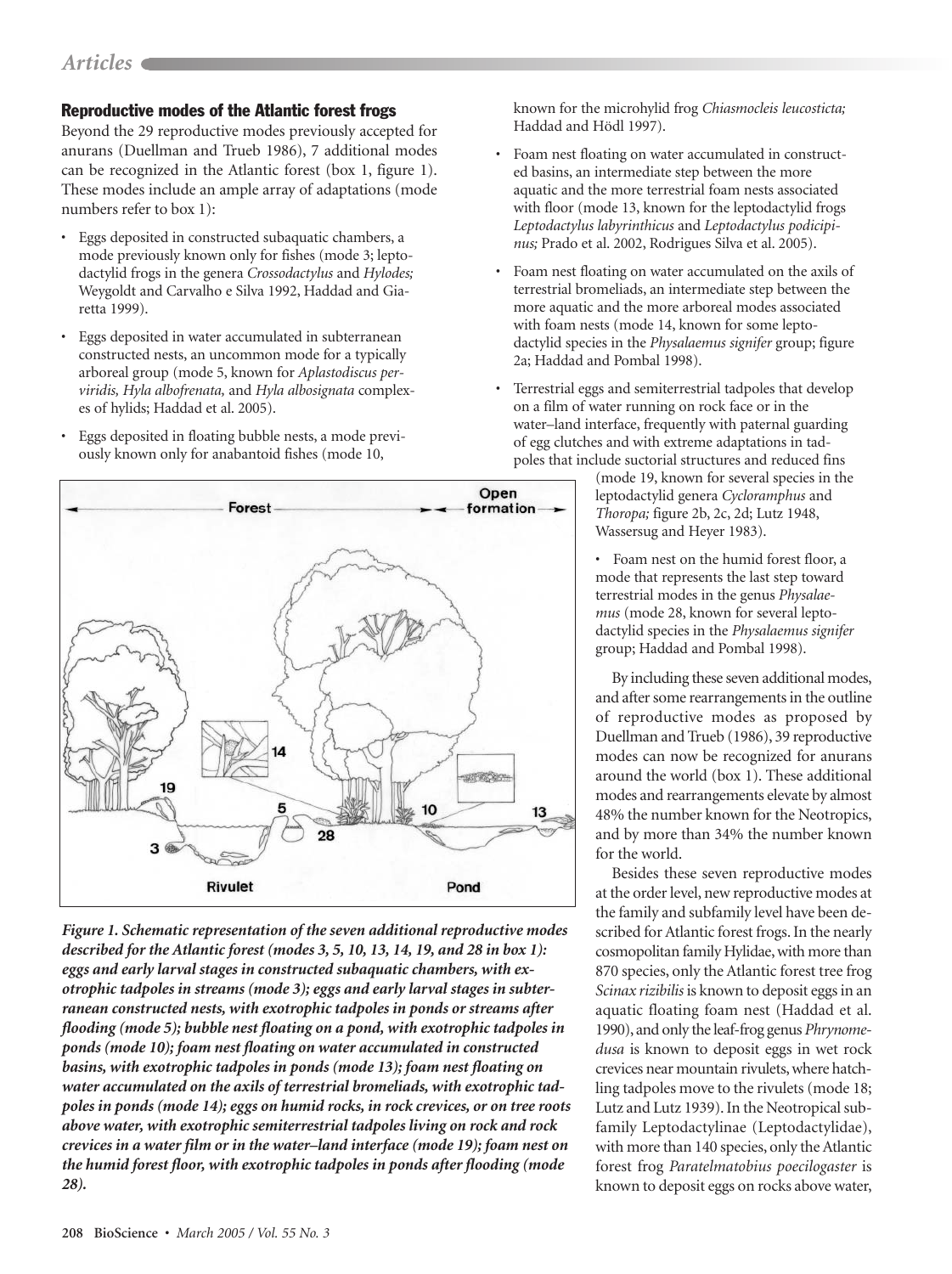### Box 1. Diversity of reproductive modes in anurans.

Thirty-nine reproductive modes have been recorded for anurans (updated from Duellman and Trueb 1986). Reproductive modes observed in the Atlantic forest of Brazil are accompanied by examples of species, species groups, and genera for which the reproductive mode has been observed. The seven additional reproductive modes described for this biome are marked with an asterisk  $(*)$ .

#### **Aquatic eggs**

Eggs deposited in water

Mode 1: Eggs and exotrophic tadpoles in lentic water (Bufo crucifer, Hyla minuta, Phrynohyas mesophaea, Scinax fuscovarius, Macrogenioglottus alipioi, Paratelmatobius cardosoi).

Mode 2: Eggs and exotrophic tadpoles in lotic water (Hyla alvarengai, Hyla nanuzae, Hyla sazimai, Hyla weygoldti, Scinax canastrensis, Scinax machadoi).

Mode 3: Eggs and early larval stages in constructed subaquatic chambers; exotrophic tadpoles in streams (Crossodactylus, Hylodes; Weygoldt and Carvalho e Silva 1992, Haddad and Giaretta 1999).

Mode 4: Eggs and early larval stages in natural or constructed basins; subsequent to flooding, exotrophic tadpoles in ponds or streams (Hyla circumdata, Hyla faber, Hyla lundii, Hyla pardalis).

Mode 5: Eggs and early larval stages in subterranean constructed nests; subsequent to flooding, exotrophic tadpoles in ponds or streams (Aplastodiscus perviridis, Hyla albofrenata, and Hyla albosignata complexes; Haddad et al. 2005).

Mode 6: Eggs and exotrophic tadpoles in water in tree holes or aerial plants (Phyllodytes, Scinax perpusillus group, Scinax alcatraz, Crossodactylodes).

Mode 7: Eggs and endotrophic tadpoles in water-filled depressions.

Mode 8: Eggs and endotrophic tadpoles in water in tree holes or aerial plants (Dendrophryniscus, Frostius pernambucensis).

Mode 9: Eggs deposited in a stream and swallowed by female; eggs and tadpoles complete development in stomach.

#### Eggs in bubble nest

\* Mode 10: Bubble nest floating on pond; exotrophic tadpoles in ponds (Chiasmocleis leucosticta; Haddad and Hödl 1997).

#### Eggs in foam nest (aquatic)

Mode 11: Foam nest floating on pond; exotrophic tadpoles in ponds (Scinax rizibilis, genus Physalaemus, Leptodactylus ocellatus group).

Mode 12: Foam nest floating on pond; exotrophic tadpoles in streams.

- \* Mode 13: Foam nest floating on water accumulated in constructed basins; exotrophic tadpoles in ponds (Leptodactylus labyrinthicus and Leptodactylus podicipinus; Prado et al. 2002, Rodrigues Silva et al. 2005).<sup>a</sup>
- \* Mode 14: Foam nest floating on water accumulated on the axils of terrestrial bromeliads; exotrophic tadpoles in ponds (Physalaemus spiniger; Haddad and Pombal 1998).

#### Eggs embedded in dorsum of aquatic female

Mode 15: Eggs hatch into exotrophic tadpoles (Pipa carvalhoi).

Mode 16: Eggs hatch into froglets.

#### Terrestrial or arboreal eggs (not in water)

Eggs on ground, on rocks, or in burrows

Mode 17: Eggs and early tadpoles in excavated nests; subsequent to flooding, exotrophic tadpoles in ponds or streams.

Mode 18: Eggs on ground or rock above water; upon hatching, exotrophic tadpoles move to water (Phrynomedusa appendiculata, Phrynomedusa marginata, Paratelmatobius poecilogaster).

Mode 19: Eggs on humid rocks, in rock crevices, or on tree roots above water; exotrophic semiterrestrial tadpoles living on rocks and rock crevices in a water film or in the water-land interface (several species in the genera Cycloramphus and Thoropa; Lutz 1947, Wassersug and Heyer 1983).<sup>b</sup>

Mode 20: Eggs hatching into exotrophic tadpoles that are carried to water by adult (Colostethus).

Mode 21: Eggs hatching into endotrophic tadpoles that complete their development in the nest (Zachaenus parvulus).

Mode 22: Eggs hatching into endotrophic tadpoles that complete their development on the dorsum or in the pouches of adults (Cycloramphus stejnegeri).

Mode 23. Direct development of terrestrial eggs (Brachycephalus, Eleutherodactylus, Myersiella microps).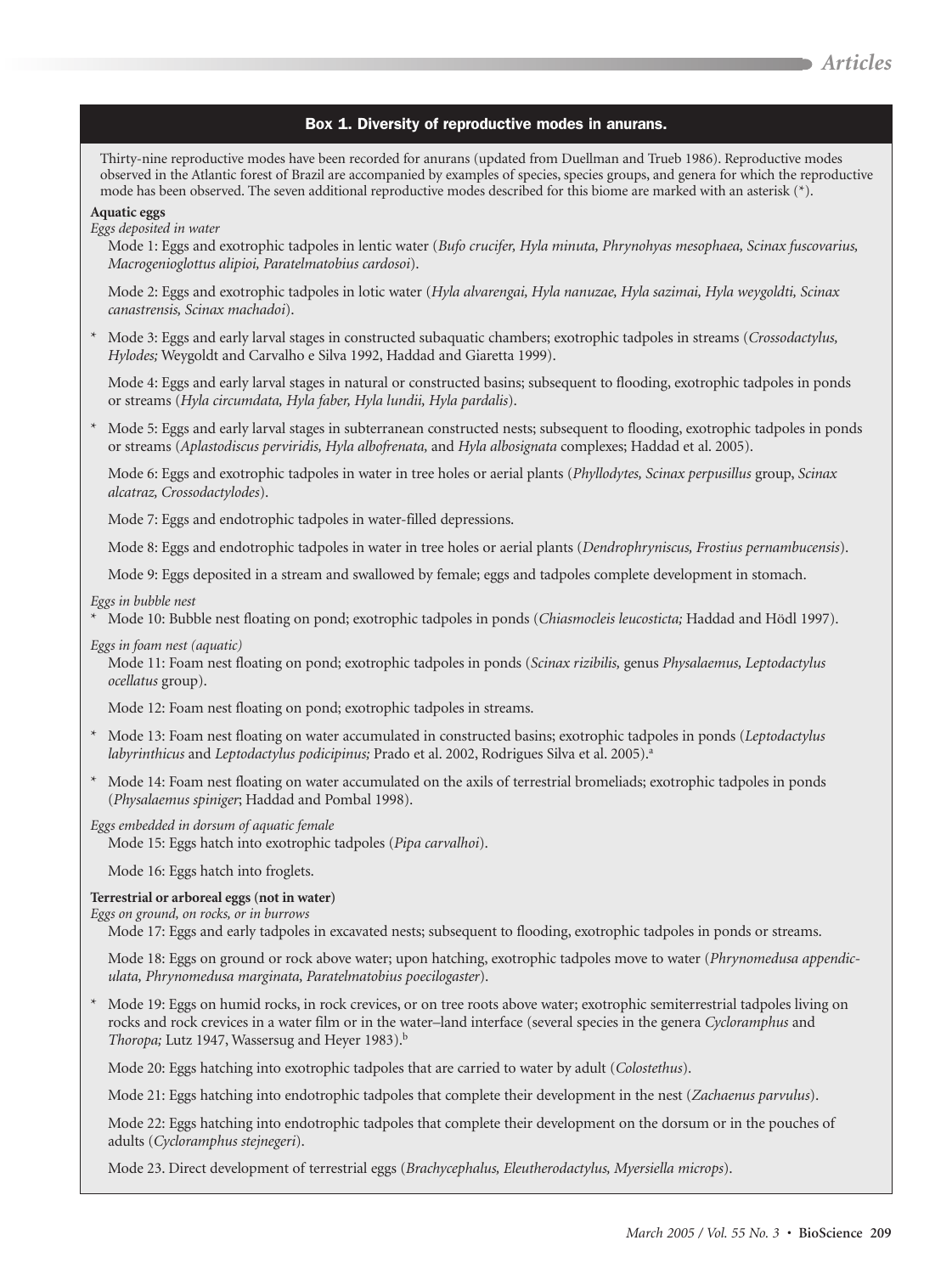# Box 1. (continued)

Arboreal eggs

Mode 24: Eggs hatching into exotrophic tadpoles that drop in lentic water (e.g., Hyla berthalutzae, Hyla decipiens, Phyllomedusa).<sup>c</sup>

Mode 25: Eggs hatching into exotrophic tadpoles that drop in lotic water (e.g., Hyalinobatrachium, Hyla ruschii, Phasmahyla). $\circ$ 

Mode 26: Eggs hatching into exotrophic tadpoles that develop in water-filled cavities in trees.

Mode 27: Eggs hatching into froglets (Eleutherodactylus nasutus, Eleutherodactylus venancioi).

Eggs in foam nest (terrestrial or arboreal)

Mode 28: Foam nest on the humid forest floor; subsequent to flooding, exotrophic tadpoles in ponds (species in the Physalaemus signifer group; Haddad and Pombal 1998).

Mode 29: Foam nest with eggs and early larval stages in basins; subsequent to flooding, exotrophic tadpoles in ponds or streams.<sup>d</sup>

Mode 30: Foam nest with eggs and early larval stages in subterranean constructed nests; subsequent to flooding, exotrophic tadpoles in ponds (Adenomera bokermanni, Leptodactylus fuscus, Leptodactylus mystacinus, Leptodactylus notoaktites).<sup>d</sup>

Mode 31: Foam nest with eggs and early larval stages in subterranean constructed nests; subsequent to flooding, exotrophic tadpoles in streams (Leptodactylus cunicularius).<sup>d</sup>

Mode 32: Foam nest in subterranean constructed chambers; endotrophic tadpoles complete development in nest (some species in the genus Adenomera).

Mode 33: Arboreal foam nest; hatchling tadpoles drop into ponds or streams.

Eggs carried by adult

Mode 34: Eggs carried on legs of male; exotrophic tadpoles in ponds.

Mode 35: Eggs carried in dorsal pouch of female; exotrophic tadpoles in ponds.

Mode 36: Eggs carried on dorsum or in dorsal pouch of female; endotrophic tadpoles in bromeliads or bamboo (Flectonotus).

Mode 37: Eggs carried on dorsum or in dorsal pouch of female; direct development into froglets (Gastrotheca).

Eggs retained in oviducts

Mode 38. Ovoviviparity; nutrition provided by yolk.

Mode 39. Viviparity; nutrition provided by oviductal secretions.

a. This mode is known for species with ample distribution and is not necessarily restricted to the Atlantic forest.

b. Similar modes are also recorded in the ranid frogs Amolops spp. from China, Nannophrys ceylonensis from Sri Lanka, and Indirana beddomii from India, and in the petropedetid frog Petropedetes palmipes from Cameroon and Equatorial Guinea in Africa (Wassersug and Heyer 1983).

c. We consider mode 18 of Duellman and Trueb (1986; arboreal eggs that hatch into exotrophic tadpoles that drop into ponds or streams) as two distinct modes (24 and 25), because species in the Atlantic forest using mode 25 are generally associated with high-gradient streams, and the adaptive differences between these species and those using lentic water (mode 24) are sufficient to separate both modes. Moreover, species that reproduce using lentic water generally do not use lotic water, and vice versa. This same criterion has been used by some authors (Duellman and Trueb 1986, Hödl 1990) to separate mode 1 (eggs and tadpoles in lentic water) from mode 2 (eggs and tadpoles in lotic water).

d. We consider mode 21 of Duellman and Trueb (1986; foam nest in burrow) as three modes (29, 30, 31), because some species deposit the foam nest in an open basin in the floor (mode 29), whereas others deposit the foam nest in a roofed basin constructed in the floor, with exotrophic tadpoles in ponds (mode 30) or with exotrophic tadpoles in streams (mode 31).

from which hatchling tadpoles move to the water (mode 18; Pombal and Haddad 1999).

Some Atlantic forest anurans may show both a primary and an alternative reproductive mode. The tree frog Hyla prasina frequently deposits eggs in ponds and lakes (mode 1). However, on nights when large choruses are formed and all the calling sites are occupied on the banks of the pond, some males call from the margins of rivulets, and the eggs are deposited in flowing water (mode 2). This species glues the eggs around submersed vegetation, which prevents them from drifting away. The nest-building gladiator frog of the Atlantic forest, Hyla faber, deposits eggs as a surface film on water accumulated in constructed clay nests (mode 4; Martins 1993); however, when the water level rises so that muddy banks are not available for males to construct their nests, the eggs are deposited as a surface film in ponds (mode 1). Another plasticity in the reproductive mode of H. faber is the density-dependent paternal guarding of nests with eggs; in low densities of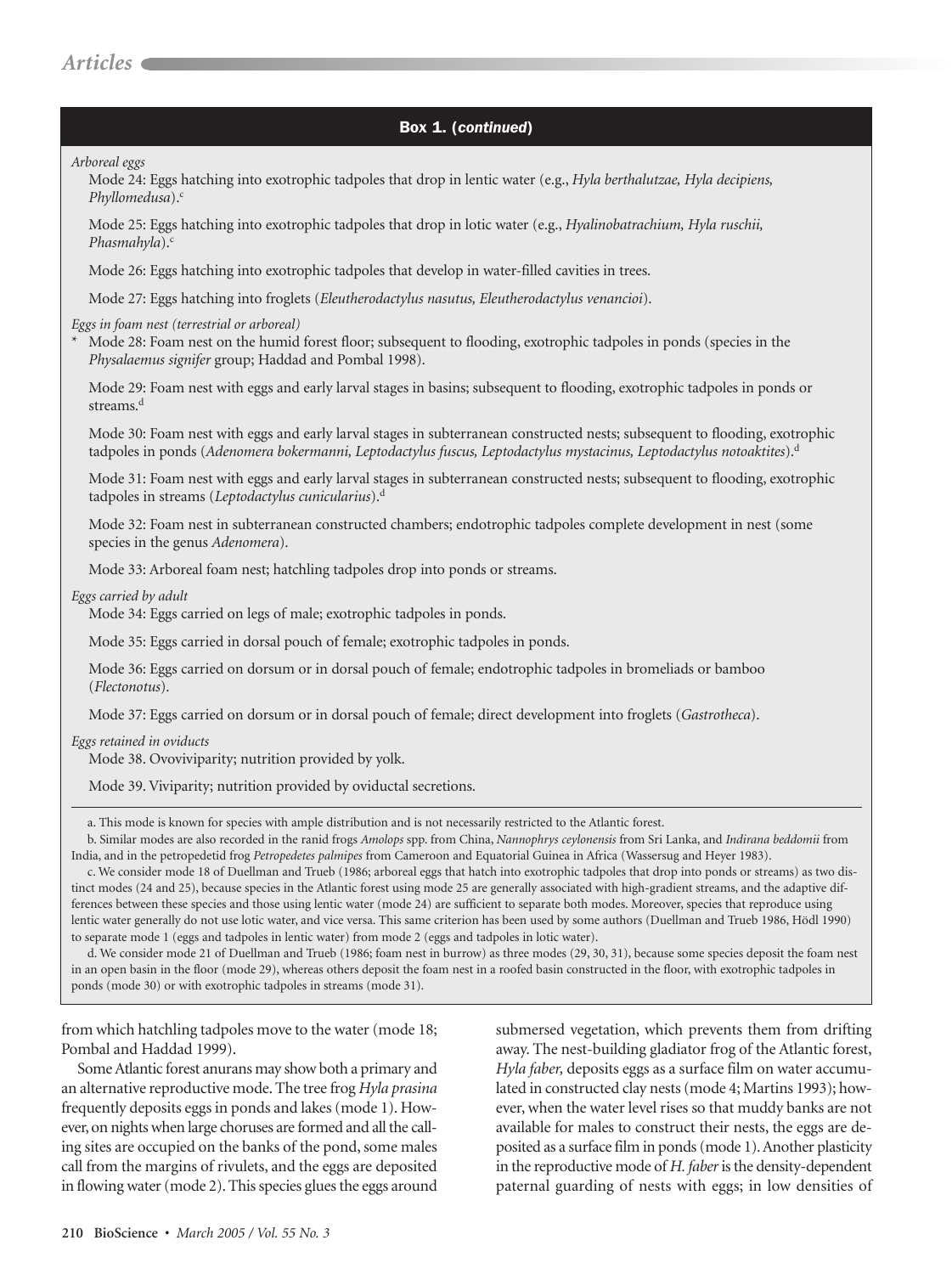males, nests with eggs are not guarded by males; however, when the density of males is high, nests containing eggs are protected by males (Martins et al. 1998). An extreme situation is observed for the leptodactylid frog Physalaemus spiniger, which has three different reproductive modes (Haddad and Pombal 1998): (1) foam nest and exotrophic tadpoles in ponds (mode 11), (2) foam nest in water accumulated in the axils of terrestrial bromeliads and exotrophic tadpoles in ponds (mode 14), and (3) foam nest in humid places on the forest floor near ponds and exotrophic tadpoles in ponds (mode 28). The larvae of species in the egg-brooding hemiphractine genus Flectonotus have sufficient yolk for complete development, and the genus has been described as having endotrophic tadpoles (i.e., all of the developmental energy is obtained from vitellogenic yolk) that develop in bromeliads or bamboo chambers in holes made by rodents or insects (mode 36; Duellman 1986, 1988). The larvae of the Atlantic forest species Flectonotus goeldii can metamorphose successfully without food; however, tadpoles may alternatively feed on undeveloped eggs or conspecific dying larvae (Weygoldt 1989, Weygoldt and Carvalho e Silva 1991). More information on other species of Flectonotus is necessary for a better comprehension of how widespread this alternative form of nourishment is in tadpoles of this genus. Although Salthe and Mecham (1974) stated that there are no reports of reproduction in anuran tadpoles, the hyline tree frog Sphaenorhynchus bromelicola, known from the transition between the Atlantic forest and xeric vegetation in northeastern Brazil, is exceptional in being facultatively paedomorphic. Adult males and metamorphosing tadpoles vocalize near permanent ponds, and both male and female larvae may have functional gonads (Bokermann 1974). Paedomorphosis may be a common phenomenon in this genus, since it was also observed in Sphaenorhynchus palustris, from the Atlantic forest in the state of Espírito Santo (figure 2e). In vitro fertilization indicates that the metamorphosing individuals of S. palustris are actually reproductively mature (Ivan Sazima, Universidade Estadual de Campinas, Campinas, São Paulo, Brazil, personal communication, 30 June 2004).

The typical forest modes observed for the Atlantic forest anurans (modes 2, 3, 5, 6, 8, 10, 14, 18–23, 25, 27, 28, 36, and 37) account for two-thirds of the total number of modes observed in this region. The remaining third (modes 1, 4, 11, 13, 15, 24, and 30-32) may be observed in open and/or forested areas. Approximately 30% of the typical forest modes (modes 2, 3, 5, 19, and 25) are associated with high-gradient streams. Excluding modes strictly associated with ponds and streams (modes 1–5, 10, 11, 13, and 15), the reproductive specialization observed for the Atlantic forest anurans can be divided into two major groups: modes associated with vegetation (modes 6, 8, 14, 24, 25, 27, 36, and 37) and modes associated with the floor (modes 4, 5, 13, 18–23, 28, and  $30 - 32$ ).

It is generally accepted that mode 1 (eggs and tadpoles in lentic water) is the most generalized and ancestral among amphibians, and that other modes represent grades of specialization associated with adaptive radiation into various environments (Duellman and Trueb 1986). The trends away from this generalized and ancestral mode do not necessarily represent increasing reproductive specialization in phylogenetically advanced groups, but rather may represent many independently derived reproductive modes in different phyletic lines (Duellman and Trueb 1986). However, at lower levels (e.g., family, genus, species group), some apparent phylogenetic trends can be recognized (Duellman 1989). In the Atlantic forest, the families Hylidae and Leptodactylidae show the greatest number of reproductive modes. For hylids, there are four modes associated with vegetation (modes 6, 24, 25, and 36) and three modes associated with the floor (modes 4, 5, and 18); for leptodactylids, there are three modes associated with vegetation (modes 6, 14, and 27) and 10 with the floor (modes 13, 18, 19, 21–23, 28, and 30–32). The differences observed in the proportions of reproductive modes associated with vegetation and floor between these two families reflect general patterns of adaptations toward habitat occupation. Leptodactylids are frequently associated with the floor, generally lacking arboreal adaptations (with the notable exception of a great number of species in the genus Eleutherodactylus). In some species in the subfamily Leptodactylinae, different stages of a continuum from aquatic to terrestrial reproductive modes associated with the floor are known for species that reproduce using foam nests (modes 11, 13, and 28-32; Heyer 1969, Prado et al. 2002); this same tendency can be observed for other leptodactylids that do not produce foam nests. The hylids generally have well-developed adhesive discs, opposable first fingers and toes, or both; these are adaptations for an arboreal life, and the main trend in hylids' reproductive modes is from water to vegetation (modes 1, 2, 4, 5, 6, 24, 25, 36, and 37).

In Santa Cecilia, Ecuador, and the Philippines, the two frog families with the greatest diversity of species exhibit the greatest diversity of reproductive modes (Crump 1974, Brown and Alcala 1983). The same situation is observed in the Atlantic forest, where the greatest diversification in reproductive modes occurs in the large families Hylidae and Leptodactylidae. Considering all frog families in the Atlantic forest (table 1), the number of reproductive modes is significantly and positively correlated with the number of genera (Spearman rank correlation test,  $r_s = 0.97$ ,  $P < 0.001$ ,  $N = 8$ ) and species ( $r_s = 0.91$ ,  $P < 0.001$ ,  $N = 8$ ), indicating that reproductive diversification may be correlated with the origins of morphological, behavioral, or physiological novelties. The more specialized reproductive modes in Atlantic forest frogs are generally observed in genera that have few species (an exception is the large genus Eleutherodactylus), restricted to forest environments (e.g., Brachycephalus, Dendrophryniscus, Frostius, Flectonotus, Gastrotheca, Crossodactylodes, Zachaenus, and Myersiella). At the specific level, the smallbodied species that are restricted to forest environments have more specialized reproductive modes (e.g., Brachycephalus ephippium, Frostius pernambucensis, Flectonotus goeldii, Chiasmocleis leucosticta, and Myersiella microps).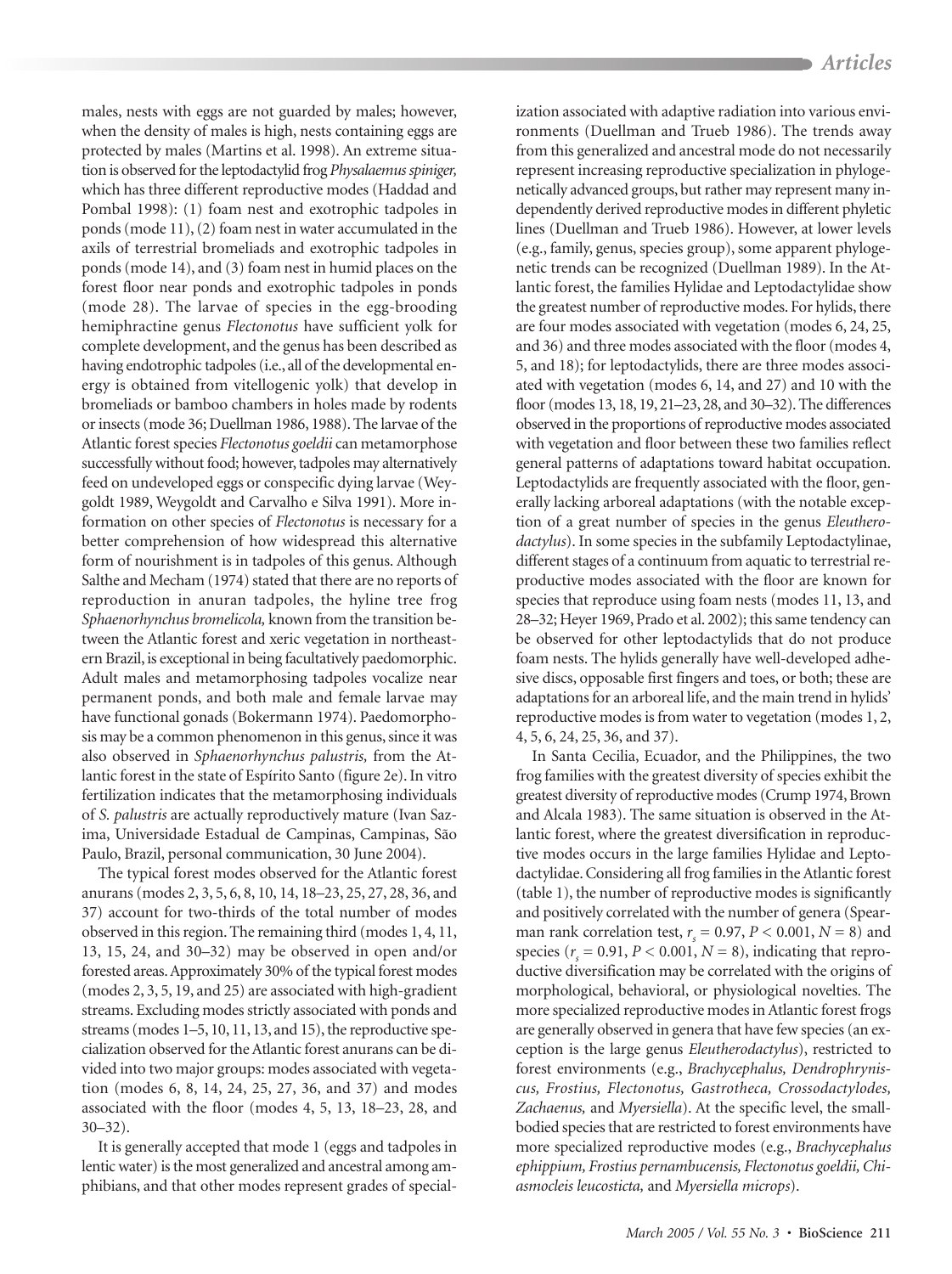

Figure 2. Examples of reproductive modes observed for the Atlantic forest frogs. (a) Foam nest of the leptodactylid frog Physalaemus spiniger (mode 14). This species has three alternative reproductive modes, one of them being the deposition of foam nest on water accumulated on the axils of terrestrial bromeliads (Haddad and Pombal 1998). Photograph: Célio F. B. Haddad. (b) Terrestrial eggs of the leptodactylid frog Cycloramphus dubius (mode 19). These eggs were deposited on a humid tree root above a swift stream. Photograph courtesy of Marcio Martins. (c) Semiterrestrial tadpole of Cycloramphus boraceiensis (mode 19). The larvae of this species live on rocks in the water-land interface, sometimes invading terrestrial environments such as this humid rock. Photograph: Célio F. B. Haddad. (d) Eggs, tadpoles, and subadult of Thoropa miliaris on a humid rock near the seashore of the Atlantic Ocean. The entire life cycle of this species occurs on humid rocks (mode 19). Adult males were recorded preying on hatching tadpoles (Ivan Sazima, Universidade Estadual de Campinas, Campinas, São Paulo, Brazil, personal communication, 30 June 2004). Photograph: Célio F. B. Haddad. (e) Metamorphosing female of Sphaenorhynchus palustris. This species has a generalized reproductive mode (mode 1, eggs and exotrophic tadpoles in ponds and lakes); adults and metamorphosing individuals can reproduce, indicating facultative paedomorphosis. Note the reabsorbing larval tail and ripe eggs that can be seen through the translucent abdominal wall. Photograph courtesy of Ivan Sazima. (f) Male of the nest-building gladiator frog, Hyla faber, on the wall of a clay nest guarding a floating clutch of eggs (mode 4). In places where high densities of males are observed, the paternal guard is necessary because conspecific males try to steal the constructed nest. When a stealing male invades a nest with eggs, it disturbs the water surface, sinking the eggs to the bottom, where the embryos die by oxygen starvation (Martins et al. 1998). Photograph: Célio F. B. Haddad.

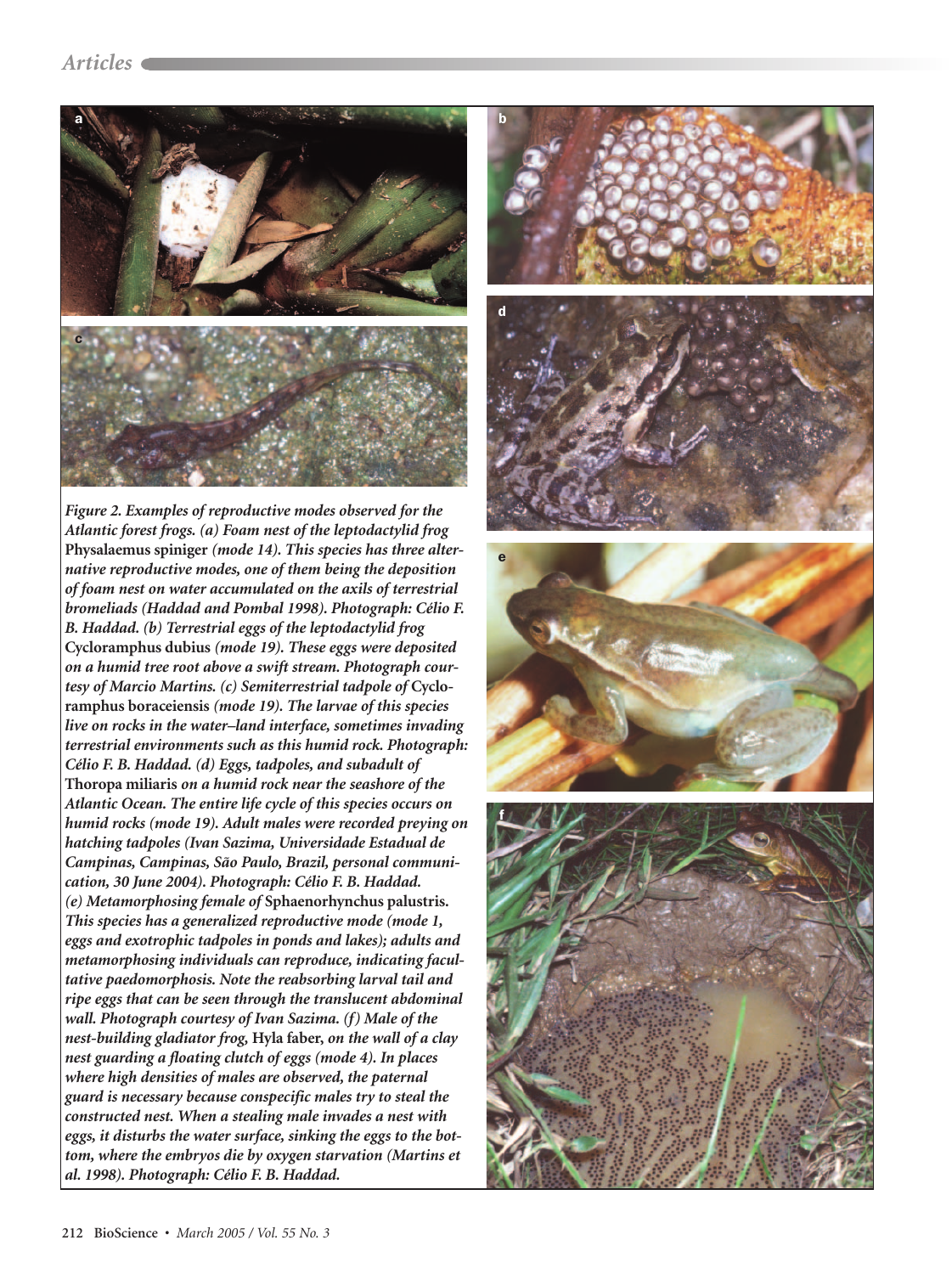# Selective pressures and reproductive diversification

Few vertebrates are as dependent on environmental moisture as amphibians, whose life histories are strongly influenced by the distribution and abundance of water, usually in the form of rain (McDiarmid 1994). Although aquatic habitats are continuously available in humid forested regions, most frogs with specialized reproductive modes, with eggs and tadpoles that develop out of water, occur in this formation (Magnusson and Hero 1991). One possible explanation for the evolution of specialized reproductive modes is the selective pressure of predators on aquatic eggs and larvae (e.g., Lutz 1948, Crump 1974, Downie 1990, Prado et al. 2002). Magnusson and Hero (1991) have postulated this pressure as the major factor in the maintenance, and probably in the evolution, of several different semiterrestrial reproductive modes of Amazonian rainforest frogs. These authors attempted to demonstrate that aquatic predators have exerted, and are exerting, a significant selective pressure on the evolution of terrestrial oviposition in anurans. However, a table and figure that are central to their arguments and conclusions (table 2 and figure 1 in Magnusson and Hero 1991) clearly show that they used an outlier data point. When we ran the linear regression excluding the outlier data point, the adjusted  $r^2$ dropped from 0.374 to 0.056, and the results changed from significant ( $P = 0.027$ ) to nonsignificant ( $P = 0.251$ ). Thus, Magnusson and Hero's results hang on a single data point, and are not robust enough to demonstrate that predators exerted a significant selective pressure leading to terrestrial oviposition in frogs.

Although the selective pressure of predators is not demonstrated, it may be a good explanation for the evolution of some specialized reproductive modes observed in Atlantic forest anurans. The tree frogs Aplastodiscus perviridis, Hyla leucopygia, and Hyla sp. (aff. ehrhardti), for example, construct subterranean nests where eggs and embryos develop (mode 5). These concealed nests protect sheltered males, adults in reproductive activity, eggs, and embryos from strict aquatic predators and from visually oriented terrestrial predators (Haddad and Sawaya 2000, Haddad et al. 2005, Hartmann et al. 2004). Furthermore, the subterranean nests may prevent desiccation of eggs and embryos (Hartmann et al. 2004), and we cannot discard the possibility that desiccation was an important selective pressure in these cases. At least two different selective pressures may have been involved in the evo-

Table 1. Numbers of genera, species, and reproductive modes in the different anuran families from the Atlantic forest of Brazil.

| <b>Family</b>    | Number of<br>genera | Number of<br>species | Number of<br>reproductive<br>modes |  |
|------------------|---------------------|----------------------|------------------------------------|--|
| Brachycephalidae | 1                   | 8                    |                                    |  |
| <b>Bufonidae</b> | 5                   | 23                   | 1<br>11<br>17                      |  |
| Centrolenidae    | 1                   | 3                    |                                    |  |
| Dendrobatidae    | 1                   |                      |                                    |  |
| Hylidae          | 17                  | 176                  |                                    |  |
| Leptodactylidae  | 23                  | 173                  |                                    |  |
| Microhylidae     |                     | 17                   | 3                                  |  |
| Pipidae          | 1                   |                      | 1                                  |  |
| Total            | 56                  | 405                  |                                    |  |

AmphibiaWeb (2005).

lution of the reproductive mode of the nest-building gladiator frog, *H. faber* (mode 4). The behavior of depositing clutches in constructed clay nests isolates eggs and embryos from some aquatic predators (Martins 1993); on the other hand, the facultative parental egg attendance performed by males (figure 2f) apparently evolved as a consequence of intrasexual competition for suitable places for clay nest construction (Martins et al. 1998).

Drying of ponds has been proposed as an important selective pressure leading to the evolution of reproductive modes that are more terrestrial (Magnusson and Hero 1991). The three alternative modes of deposition of the foam nest in the environment that are observed in the Atlantic forest species Physalaemus spiniger (modes 11, 14, and 28) are apparently related to rainfall unpredictability, leading to pond desiccation (Haddad and Pombal 1998). As long as the eggs or larvae are within the foam nest, most are protected from desiccation (Heyer 1969). When the rains fill the pond, the larvae are released from the foam nest.

However, a number of other functions have been attributed to the foam nest constructed by anurans: (a) a protective refuge for eggs and embryos against predators (Downie 1990), (b) a device that enables an adequate oxygen supply for the eggs (Seymour and Loveridge 1994),  $(c)$  a device that provides adequate temperatures for developing eggs and embryos (Dobkin and Gettinger 1985), (d) a growth inhibitor for eggs and embryos (Pisano and Del Rio 1968), and (e) a

Table 2. Number and percentage of reproductive modes in the Atlantic forest, the Amazonian forest, the

| Area             | Number of<br>reproductive modes<br>(percentage) | Reproductive modes <sup>a</sup>                                       |
|------------------|-------------------------------------------------|-----------------------------------------------------------------------|
| Atlantic forest  | 27 (69.2)                                       | Modes 1-6, 8, 10, 11, 13-15, 18-25, 27, 28, 30-32, 36, 37             |
| Amazonian forest | 22(56.4)                                        | Modes 1, 2, 4, 6, 8, 11, 13, 15, 16, 18, 20, 21, 23-27, 30, 32, 35-37 |
| Neotropics       | 31(79.5)                                        | Modes 1-8, 10, 11, 13-16, 18-28, 30-32, 35-37                         |
| World            | 39 (100)                                        | Modes $1-39$                                                          |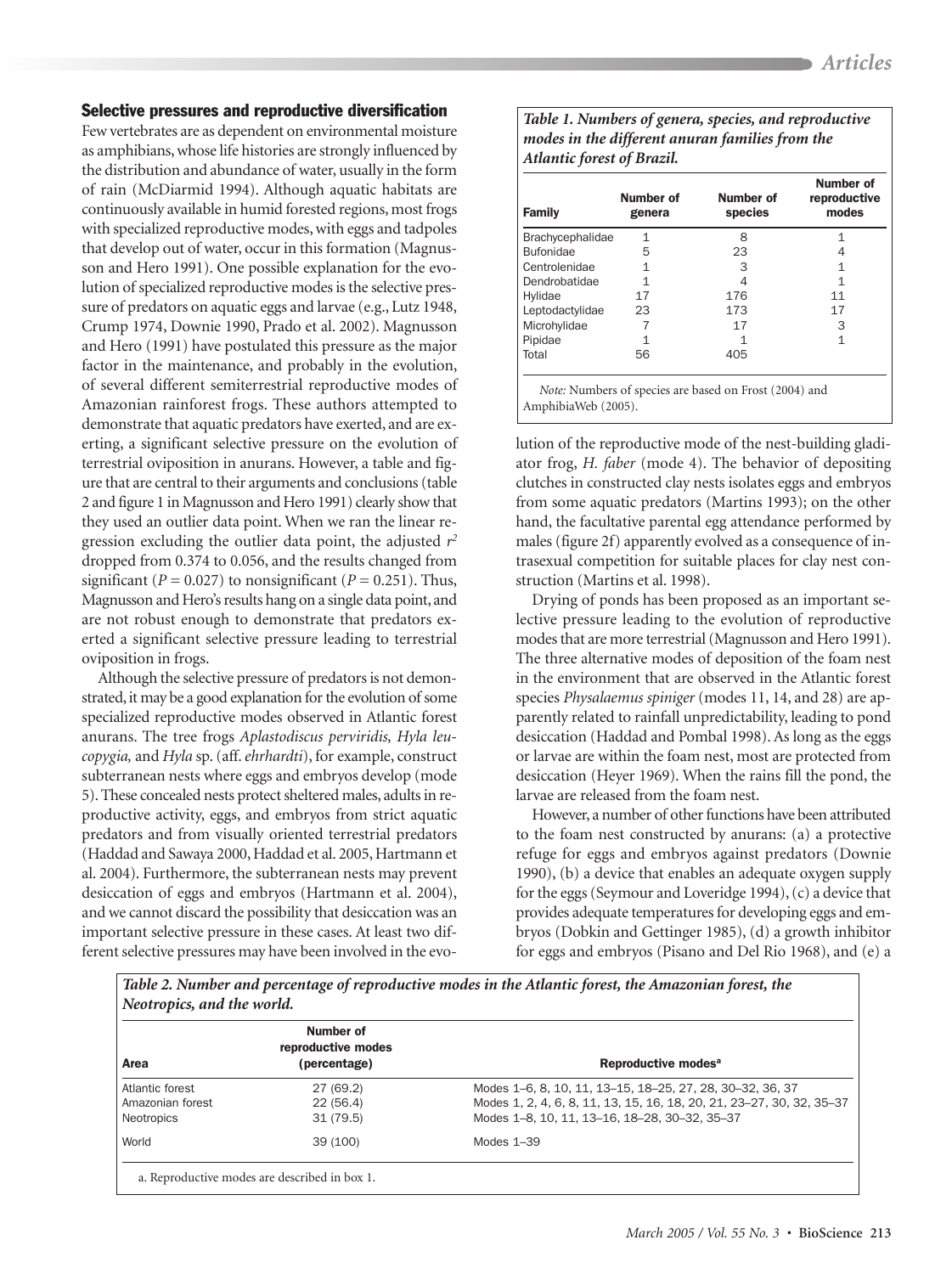# Articles  $\blacksquare$

food source for hatchlings (Tanaka and Nishihara 1987). Considering these diverse functions of the foam nest, as well as the different ways in which it is constructed (Tyler and Davies 1979, Downie 1990, Haddad and Hödl 1997), the different places where it is deposited (Glaw and Vences 1994, Haddad and Pombal 1998, Prado et al. 2002), and its independent origins in the six anuran families for which it is known to occur (Haddad et al. 1990, Glaw and Vences 1994), it is highly likely that different selective pressures were involved in the evolution of the foam nest.

The reproductive specialization of the Atlantic forest frogs may be due in part to the rough topography of a significant part of this biome. The high number of terrestrial reproductive modes observed for anurans in humid mountainous regions was interpreted as resulting from the inadequacy of swift streams as reproductive sites, insofar as sperm, eggs, and larvae might be swept away by the current (Goin and Goin 1962). This suggestion that water currents in montane conditions were the selective pressure leading to reproductive modes that are more terrestrial (Goin and Goin 1962, Weygoldt and Carvalho e Silva 1992) was refuted by some authors, who argued that the evolution of terrestrial breeding is better explained by the selective pressure of predators on the amphibian eggs, embryos, and larvae (Poynton 1964, Magnusson and Hero 1991). Some reproductive modes observed for Philippine frogs are clearly influenced by the currents of swift streams (Alcala 1962). The same situation is observed for some Atlantic forest frogs that have adaptations to prevent their eggs and tadpoles from drifting downstream. A simple adaptation is observed in the tree frogs Hyla weygoldti, which reproduces in mountain streams, and H. prasina, which sometimes may reproduce in this habitat. The eggs of these species are glued on submersed vegetation and rocks, which prevents them from being carried away by currents (Weygoldt and Carvalho e Silva 1992). The same adaptation is observed in several species of the genus Hyla. An entirely aquatic and specialized reproductive mode in current water is observed in the hylodine frog genus Crossodactylus. These rheophilic frogs construct subaquatic chambers to protect the eggs from currents; furthermore, the chambers are concealed to protect the eggs against conspecific tadpoles that are egg predators (Weygoldt and Carvalho e Silva 1992). Frogs of the hylid genus Phasmahyla deposit eggs in an envelope of folded leaves over swift streams; hatchling tadpoles drop into the currents and drift downstream to deeper and quieter pools along the montane stream, where frequently they form schools near the water surface (Haddad and Sazima 1992). The centrolenid frogs of the genus Hyalinobatrachium deposit eggs on leaves above swift streams; hatchling tadpoles drop into the currents and are fossorial, living buried in the sandy or gravelly bottom of streams as a way to escape the rigors of currents (Duellman and Trueb 1986). As a consequence of their burrowing behavior, these tadpoles are nearly unpigmented, and have elongated bodies, narrow tails and fins to facilitate excavation, and reduced eyes that are covered with skin (Lutz 1947). Eyes and pigmentation develop during metamorphosis, when the animal abandons its secretive life and assumes an arboreal life.

The reproductive diversification of the Atlantic forest frogs (box 1) appears to have been favored by the rough topography of the environment, but this does not mean that the topography was the only source of selective pressures leading to the ample array of specialization. The highly complex topography of a significant part of the Atlantic forest, which breaks the biome up into many small microhabitats (Brown and Brown 1992), and the high humidity of the forest, which reduces desiccation risks, have enabled the evolution of specialized reproductive modes that are more independent from the aquatic environments. The reproductive diversification of Atlantic forest frogs was made possible by adequate environmental conditions (the large number of humid microhabitats), by the action of diversified selective pressures (e.g., swift streams, rainfall unpredictability, predators, and intraspecific competition), by the occupation of the available microhabitats, and by the prolonged evolution of different phylogenetic groups in this biome. In addition to these diverse selective pressures and circumstances, the fact that the anurans evolved in the water-land interface allowed them to use a large number of microhabitats in the continuum from aquatic to terrestrial environments.

# Topographic heterogeneity, reproductive specialization, and the decline of the Atlantic forest frogs

Of the 39 reproductive modes recognized for anurans around the world (including the 10 modes proposed here), 31 are recorded for Neotropical species, and 27 of those are for Atlantic forest species. For the Amazonian forest, with an area five times greater than that of the Atlantic forest and with an elevated diversity of frogs, 22 reproductive modes have been observed (table 2; Duellman 1986, 1988, Duellman and Trueb 1986, Hödl 1990, Zimmerman and Simberloff 1996). Among the frog communities analyzed in table 3, the three from the upper Amazon basin (Panguana, Parque Nacional da Serra do Divisor, and Santa Cecilia) have greater numbers of species depositing terrestrial or arboreal eggs when compared with those from the Atlantic forest. Apparently this is a consequence of the high number of centrolenids, hylids, dendrobatids, and eleutherodactylines in western Amazonia that deposit eggs out of water (Hödl 1990). However, the Atlantic forest frog communities have a proportionally higher number of reproductive modes when compared with the frog communities from the Amazonian forest (table 3). The most diversified frog community known for the Atlantic forest (Boracéia, São Paulo state, Brazil) has proportionally more reproductive modes (ratio of modes to species  $= 0.24$ ) than Parque Nacional da Serra do Divisor, Brazil, the most diversified frog community known for the Amazonian forest (ratio of modes to species  $= 0.10$ ). The frog communities from Rio de Janeiro, Santa Tereza (the Atlantic forests of the states of Rio de Janeiro and Espírito Santo, respectively), and Manaus (Amazon forest) have the highest known number of reproductive modes (17), while the frog community from Ribeirão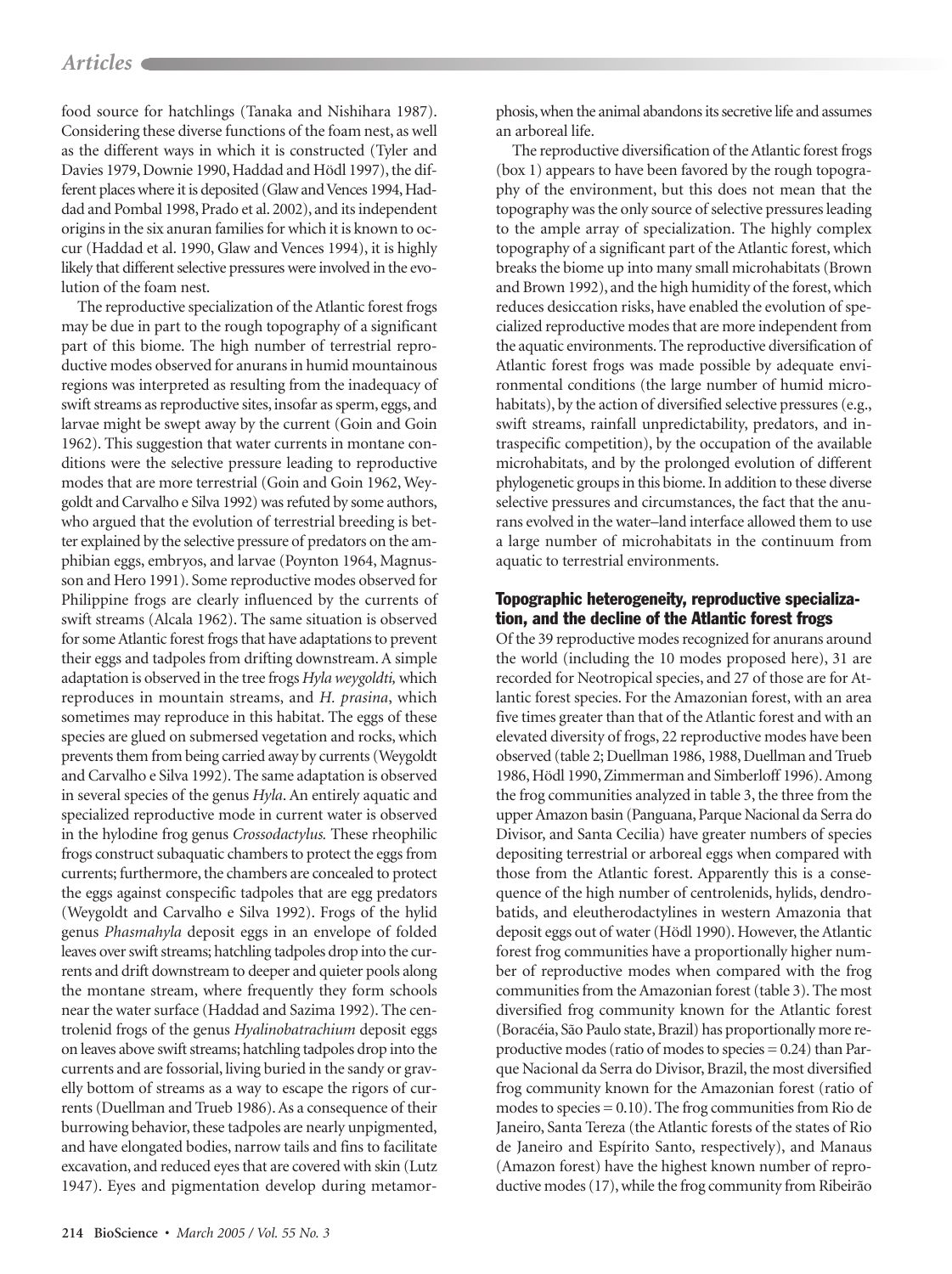Table 3. Number of species, number of reproductive modes, ratio between numbers of modes and species, and number of species depositing eggs out of water (modes 17–39 in box 1) for nine well-studied Neotropical localities in the Atlantic and Amazonian forests.

| Location                                              | Number of<br>species | Number of<br>modes | Ratio of<br>modes to<br>species | Number of<br>species depositing<br>eggs out of water<br>(percentage) | Reference                |
|-------------------------------------------------------|----------------------|--------------------|---------------------------------|----------------------------------------------------------------------|--------------------------|
| Atlantic forest                                       |                      |                    |                                 |                                                                      |                          |
| Boracéia (São Paulo, Brazil)                          | 68                   | 16                 | 0.24                            | 25(37)                                                               | Heyer et al. 1990        |
| Ribeirão Branco (São Paulo, Brazil)                   | 46                   | 15                 | 0.33                            | 11(24)                                                               |                          |
| Ubatuba (São Paulo, Brazil)                           | 50                   | 16                 | 0.32                            | 18 (36)                                                              | -                        |
| Rio de Janeiro (Rio de Janeiro, Brazil)               | 63                   | 17                 | 0.27                            | 26(41)                                                               | $\overline{\phantom{0}}$ |
| Santa Tereza (Espírito Santo, Brazil)                 | 58                   | 17                 | 0.29                            | 22(38)                                                               | $\overline{\phantom{0}}$ |
| Amazonian forest                                      |                      |                    |                                 |                                                                      |                          |
| Manaus (Amazonas, Brazil)                             | 66                   | 17                 | 0.26                            | 22(33)                                                               | Hödl 1990                |
| Parque Nacional da Serra do Divisor<br>(Acre, Brazil) | 124                  | 12                 | 0.10                            | 51(41)                                                               | Souza 2002 <sup>a</sup>  |
| Santa Cecilia (Ecuador)                               | 88                   | 16                 | 0.18                            | 45 (51)                                                              | Duellman 1978, Hödl 1990 |
| Panguana (Peru)                                       | 66                   | 14                 | 0.21                            | 34 (52)                                                              | <b>Hödl 1990</b>         |

Note: If no reference is given, data are from the authors' research.

a. Also based on the authors' research (C. F. B. H., working with Moisés B. Souza)

Branco (the Atlantic forest of São Paulo state) has the highest proportion of reproductive modes (ratio of modes to species =  $0.33$ ; table 3).

The diversity of reproductive modes is more a reflection of the environmental characteristics in which the anurans live than of the phylogenetic relationships of the families and higher categories (Duellman and Trueb 1986). The high diversity of reproductive modes observed for the Atlantic forest frogs is the result of a successful utilization of the diversified and humid microhabitats present in this biome. The repetition of such microhabitats across the landscape of the Brazilian Atlantic formation has been suggested as an explanation for the persistence of rare species and the low number of extinctions after the destruction of more than 90% of this biome (Brown and Brown 1992). However, quantification for endemic Atlantic forest birds indicates that the deforestation is leading to extinction at levels predicted by species-area analysis (Brooks and Balmford 1996).

Considering the general process of destruction of the tropical moist forests, the decimation of the Brazilian Atlantic forest is one of the most alarming and desperate conservation problems in the world (Morellato and Haddad 2000). When European colonization started in 1500, the original area covered by this forest was approximately 1,300,000 square kilometers (km<sup>2</sup>), stretching from the state of Rio Grande do Norte at the easternmost tip of South America to Rio Grande do Sul, the southernmost Brazilian state (Collins 1990). The Atlantic forest was cleared mainly for timber, firewood, charcoal, agriculture, cattle ranching, and the construction of cities. Today, 120 million Brazilians live in more than three thousand cities in cleared lands of the Atlantic forest (Morellato and Haddad 2000). This occupation, with no planning, caused a reduction of the forest to approximately  $98,800 \text{ km}^2$ , or 7.6% of its original extent, and the remaining fragmented forest is still under severe anthropogenic pressure (Morellato and Haddad

2000). Even considering that this destruction is leading only to minimal extinction of entire species, it must result in the elimination of many populations and consequently in the erosion of genetic diversity (Brown and Brown 1992).

The deforested areas became drier and more seasonal, reducing the number of species or eliminating those that depend on humid forest microhabitats. Frogs that depend on the forest humidity for reproduction in the Atlantic forest (modes 5, 6, 8, 14, 18–23, 25, 27, 28, 32, 36, and 37) disappear suddenly after deforestation. The population declines observed for several anurans from the Atlantic forest (e.g., Heyer et al. 1990, Haddad 1998) and the disappearance of some species (e.g., Colostethus olfersioides, Colostethus carioca, Holoaden bradei, Paratelmatobius lutzii, Thoropa petropolitana) may be a consequence of environmental alteration produced by humans. At the same time that human actions are reducing or eliminating a great number of frog species that depend on the forest environments, the artificially open environments produced by humans are being invaded by a few generalist species (Haddad 1998). A common situation after deforestation is the invasion of the cleared areas by a few frog species from the Cerrado region (savanna) that are more resistant to desiccation and have more generalized reproductive modes (modes 1 and 2) or modes adapted to insolation (e.g., modes 11, 13, and 30–32). Examples are Hyla sanborni, Leptodactylus fuscus, and Physalaemus cuvieri that are being favored by the deforestation and are expanding their areas of occurrence in cleared lands of the Atlantic forest. Some forest species (e.g., H. faber, Phyllomedusa burmeisteri, and Physalaemus crombiei) apparently are resistant to deforestation, adapting to disturbed environments after forest removal. The result of deforestation in the Atlantic forest frog communities is a generalized impoverishment in terms of species richness, in which a low number of species adapted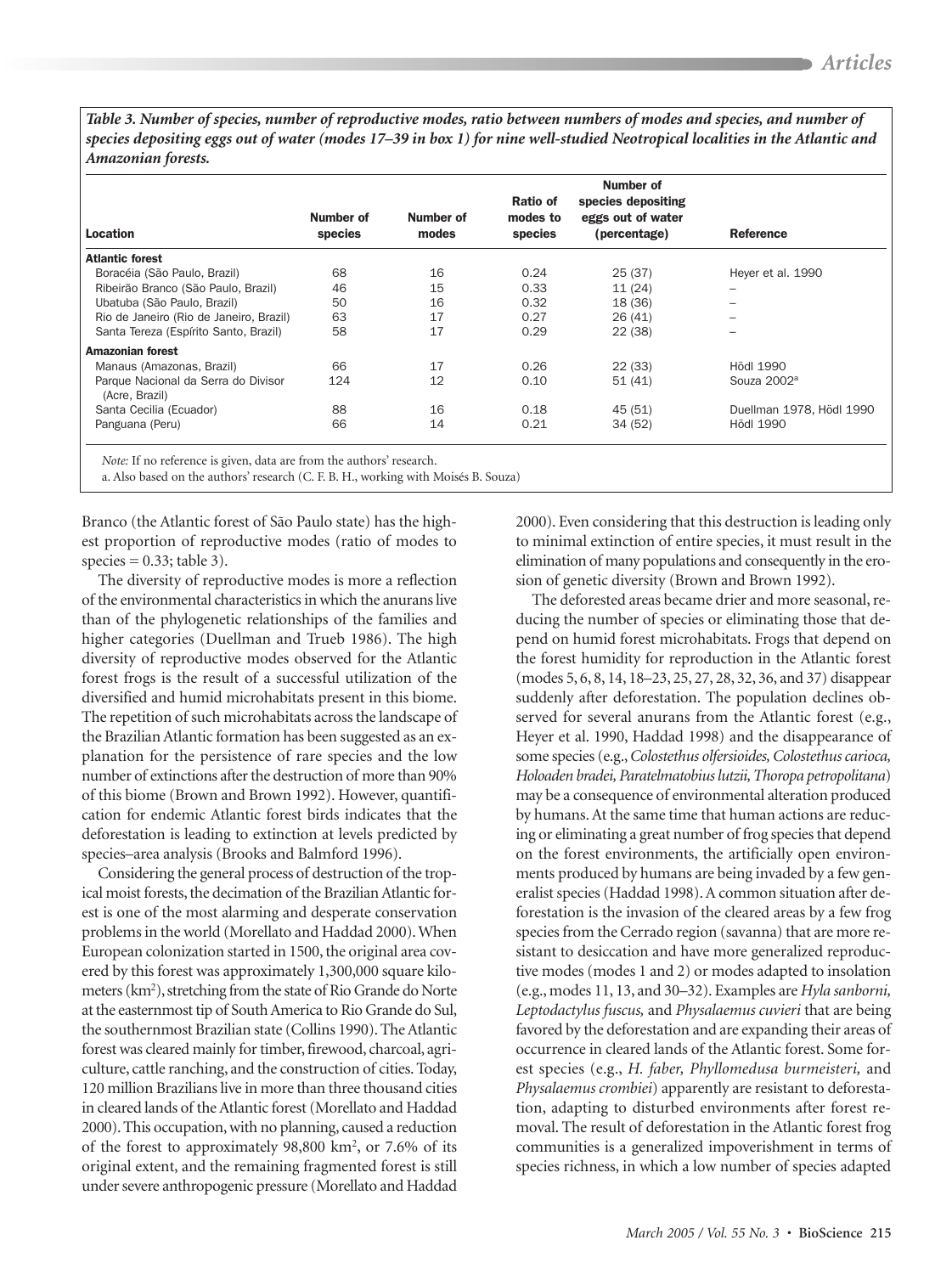to open conditions substitute for a large number of specialized species adapted to the forest.

Aproximately 405 species of anurans are known from the Atlantic forest (Frost 2004, AmphibiaWeb 2005), corresponding to approximately 8% of the anurans in the world. This frog fauna is characterized by a high level of endemism (Duellman 1999). Of the anuran species occurring in this biome,  $81\%$  (327) are endemic,  $34\%$  (137) are endemic to just one locality, and 40% (161) have specialized reproductive modes dependent on the forest environments. More than endemic species, entire groups are restricted to this formation (e.g., family Brachycephalidae; genera Dendrophryniscus, Frostius, Hylomantis, Phrynomedusa, Crossodactylodes, Cycloramphus, Euparkerella, Megaelosia, and Paratelmatobius) (Duellman 1999, Frost 2004). On the basis of the almost total destruction of this biome and the high number of endemic species specialized for the forest environment, it is reasonable to suppose that many of them have become extinct before being discovered and that many others will soon vanish. New genera and species of frogs are still being found and described in Atlantic forest remnants (e.g., Izecksohn 1996, Heyer 1999, Cruz et al. 2003), including forms of highly unusual morphology (Peixoto et al. 2003); some of these species are already threatened by extinction (Giaretta and Aguiar 1998). As a consequence of this high diversity and lack of studies, the life histories of several anuran species in this region are practically unknown. Entire genera (e.g., Megaelosia) have not been adequately studied, and new reproductive modes will certainly be discovered in the future, which will facilitate our understanding of the evolution, ecology, and behavior associated with reproduction in anurans.

# **Acknowledgments**

We thank Harry Greene, Anne d'Heursel, Patrícia C. Morellato, José P. Pombal Jr., and Ivan Sazima for criticisms of earlier drafts of the manuscript. We are also grateful to Rogério P. Bastos, João L. Gasparini, Ariovaldo A. Giaretta, Marcio Martins, José P. Pombal Jr., and the late Werner C. A. Bokermann for fieldwork assistance; Jaime Somera for the line drawing; Marcio Martins and Ivan Sazima for the photographs of Cycloramphus boraceiensis and Sphaenorhynchus palustris, respectively; W. Ronald Heyer and José P. Pombal Jr. for valuable discussion on bibliography; and David B. Wake for the enlightening discussion on the concept of paedomorphosis. Two anonymous reviewers and W. Ronald Heyer made valuable suggestions. C. P. A. P. acknowledges Fundação de Amparo à Pesquisa do Estado de São Paulo (FAPESP) for the postdoctoral fellowship (FAPESP Processo 04/00709-0). This work was supported by FAPESP (Biota/FAPESP Processo 01/13341-3) and Conselho Nacional de Desenvolvimento Científico e Tecnológico.

# **References cited**

Alcala AC. 1962. Breeding behavior and early development of frogs of Negros, Philippine Islands. Copeia 1962: 679-726.

- AmphibiaWeb. 2005. AmphibiaWeb: Information on Amphibian Biology and Conservation. Berkeley (CA): AmphibiaWeb. (20 January 2005; http:// amphibiaweb.org/)
- Bokermann WCA. 1974. Observações sobre desenvolvimento precoce em Sphaenorhynchus bromelicola Bok. 1966 (Anura, Hylidae). Revista Brasileira de Biologia 34: 35-41.

Brooks T, Balmford A. 1996. Atlantic forest extinctions. Nature 380: 115.

- Brown KS, Brown GG. 1992. Habitat alteration and species loss in Brazilian forests. Pages 119-142 in Whitmore TC, Sayer JA, eds. Tropical Deforestation and Species Extinction. London: Chapman and Hall.
- Brown WC, Alcala AC. 1983. Modes of reproduction of Philippine anurans. Pages 416-428 in Rhodin AGJ, Miyata K, eds. Advances in Herpetology and Evolutionary Biology: Essays in Honor of Ernest E. Williams. Cambridge (MA): Museum of Comparative Zoology, Harvard University. Caldwell JP. 1997. Pair bonding in spotted poison frogs. Nature 385: 211.

Collins M, ed. 1990. The Last Rain Forests. New York: Oxford University Press.

- Crump ML. 1974. Reproductive Strategies in a Tropical Anuran Community. Lawrence: University of Kansas. Museum of Natural History Miscellaneous Publication 61.
- Cruz CAG, Pimenta BVS, Silvano DL. 2003. Duas novas espécies pertencentes ao complexo de Hyla albosignata Lutz & Lutz, 1938, do leste do Brasil (Amphibia, Anura, Hylidae). Boletim do Museu Nacional, Nova Série, Zoologia  $503:1-13.$
- De La Riva I. 1995. A new reproductive mode for the genus Adenomera (Amphibia: Anura: Leptodactylidae): Taxonomic implications for certain Bolivian and Paraguayan populations. Studies on Neotropical Fauna and Environment 30: 15-29.
- Dobkin DS, Gettinger RD. 1985. Thermal aspects of anuran foam nests. Journal of Herpetology 19: 271-275.
- Downie JR. 1990. Functions of the foam in foam-nesting leptodactylids: Anti-predator effects of Physalaemus pustulosus foam. Herpetological Journal 1:501-503.
- Duellman WE. 1978. The Biology of an Equatorial Herpetofauna in Amazonian Ecuador. Lawrence: University of Kansas. Miscellaneous Publication no. 65.
- -. 1986. Diversidad y evolucion adaptativa de los hilidos neotropicales (Amphibia: Anura: Hylidae). Anales del Museo de Historia Natural de Valparaíso 17: 143-150.
- -. 1988. Patterns of species diversity in anuran amphibians in the American tropics. Annals of the Missouri Botanical Garden 75: 79-104.
- -. 1989. Alternative life-history styles in anuran amphibians: Evolutionary and ecological implications. Pages 102-126 in Bruton MN, ed. Alternative Life-History Styles of Animals. Dordrecht (The Netherlands): Kluwer Academic.
- -. 1999. Distribution patterns of amphibians in South America. Pages 255-328 in Duellman WE, ed. Patterns of Distribution of Amphibians: A Global Perspective. Baltimore: Johns Hopkins University Press.
- Duellman WE, Trueb L. 1986. Biology of Amphibians, New York: McGraw-Hill
- Frost DR. 2004. Amphibian Species of the World 3.0: An Online Reference. (20 January 2005; http://research.amnh.org/herpetology/amphibia/ index.html)
- Giaretta AA, Aguiar O. 1998. A new species of Megaelosia from the Mantiqueira Range, Southeastern Brazil. Journal of Herpetology 32: 80-83.
- Glaw F, Vences M. 1994. A Fieldguide to the Amphibians and Reptiles of Madagascar. 2nd ed. Köln (Germany): Vences and Glaw.
- Goin OB, Goin CJ. 1962. Amphibian eggs and the montane environment. Evolution 16: 363-371.
- Haddad CFB. 1998. Biodiversidade dos anfíbios no Estado de São Paulo. Pages 16-26 in Castro RMC, ed. Biodiversidade no Estado de São Paulo: Síntese do conhecimento ao final do século XX, 6: Vertebrados, São Paulo (Brazil): Fundação de Amparo à Pesquisa do Estado de São Paulo.
- Haddad CFB, Giaretta AA. 1999. Visual and acoustic communication in the courtship behavior of Hylodes asper (Anura, Leptodactylidae). Herpetologica 55: 324-333.
- Haddad CFB, Hödl W. 1997. New reproductive mode in anurans: Bubble nest in Chiasmocleis leucosticta (Microhylidae). Copeia 1997: 585-588.